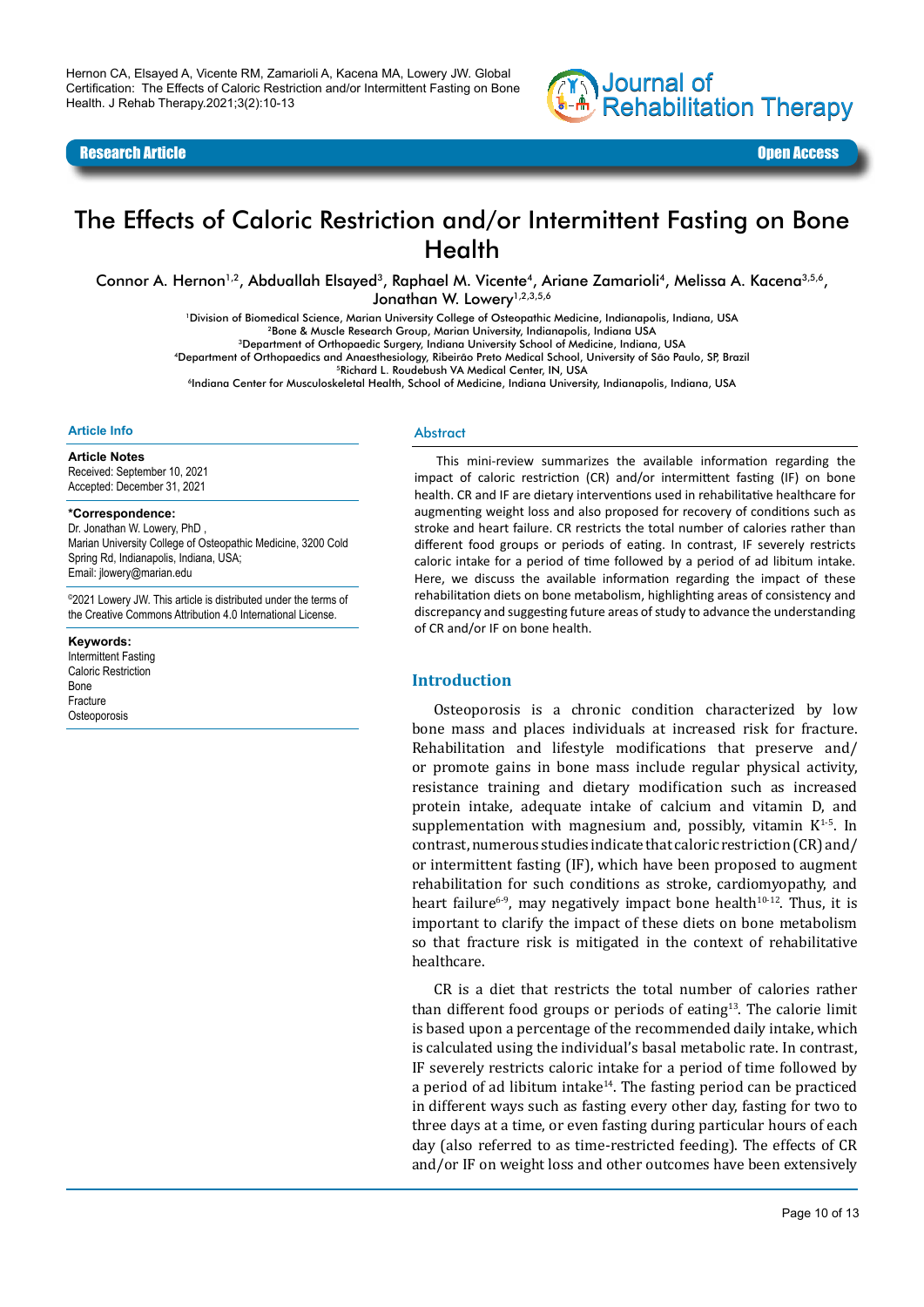summarized elsewhere<sup>10-12</sup>. However, not all of these effects are beneficial, as evidenced in the somewhat conflicting literature reporting on the impact that these diets have on bone metabolism. Here, we summarize this information, highlighting areas of consistency and discrepancy, and suggest future areas of study to advance the understanding of caloric restriction and/or intermittent fasting on bone health.

#### **Bone Remodeling and Bone Health**

Bone matrix is produced by cells called osteoblasts and resorbed by cells called osteoclasts. The balance of activity between these two cell populations determines bone mass and strength, which generally peaks in humans during early adulthood. When the actions of osteoblasts and osteoclasts are coupled, there is no net change in bone mass. However, when uncoupled in situations such as aging, the rate of bone resorption outpaces bone formation, leading to loss of bone mass. Low bone mass is a defining feature of osteoporosis and is a major risk factor for fracture [15], which places individuals at greater risk for disability and death. Thus, strategies aimed at building and/or preserving bone mass are of great clinical significance.

The most common clinical measure of bone mass is dual-energy X-ray absorptiometry (DXA), which determines areal bone mineral density. It is important to note that DXA provides only a snapshot of bone mass whereas other techniques, such as measurement of serum markers, provide greater detail about dynamic changes in skeletal physiology. The most clinically-validated markers for bone formation or bone resorption are Procollagen type-1 N-terminal propeptide (P1NP) and C-terminal telopeptide of type 1 collagen (CTx), respectively, hereafter referred to as "bone turnover markers"16. These factors inform about the activity of osteoblasts and osteoclasts, which themselves are regulated by numerous systemic and local regulators such as leptin, parathyroid hormone (PTH), calcitriol, calcitonin, growth hormone (GH), insulin-like growth factor 1 (IGF-1), glucocorticoids, thyroid hormones, estrogens, androgens, transforming growth factor (TGF) beta, and cytokines<sup>17,18</sup>. Below, we highlight some of these factors that are particularly germane to the study of caloric restriction and/or intermittent fasting.

## **Caloric Restriction and Bone Health**

In this section, we discuss the existing studies examining the impact of caloric restriction on bone health with an emphasis on molecular markers of bone remodeling. Studies in this area vary widely in the 1) specific caloric restriction employed, 2) duration of dietary restriction, and 3) species (or strain) studied.

Hamrick et al. studied the effects of increasing caloric restriction with time on bone health in mice [19]. The mice

received a 10% restriction beginning at fourteen weeks of age, a 25% restriction at fifteen weeks of age, and a final 40% restriction at sixteen weeks of age continuing until twenty-four weeks of age. This resulted in varied responses by anatomical location and between cortical versus trabecular bone. Compared to mice fed ad libitum, calorie-restricted mice displayed decreased femoral and vertebral cortical thickness whereas trabecular bone in both locations was unchanged (femora) or increased (vertebrae). Importantly, calorie-restricted mice had reduced femoral fracture strength. These changes were associated with a decrease in both serum leptin and IGF-1 in response to caloric restriction. These results are generally consistent with Delvin et al., who studied the effects of 30% caloric restriction in mice from three weeks of age to twelve weeks of age $20$ . Compared to mice fed ad libitum, calorie-restricted mice displayed impaired skeletal growth resulting in smaller body size and low bone mass. These changes were associated with reduced bone formation rate with increased bone resorption rate and decreased levels of serum leptin and IGF-1. This is consistent with the work of Shien et al, who subjected obese rats to 35% caloric restriction for four months, resulting in decreased bone mineral density and lower leptin and IGF-1 along with changes in several other serum markers $21$ . It is important to note that these findings differ somewhat from those observed in rats subjected to 30% caloric restriction from three weeks of age to seven weeks of age, which resulted in similar bone strength relative to body weight and increased trabecular bone volume in the lumbar spine compared to control<sup>22</sup>. That said, two studies in adult rats subjected to 30% or 40% caloric restriction indicates that the β-adrenoreceptor signaling plays a role in the response to energy restriction, with β-adrenergic blockade attenuating bone loss and preserving serum leptin levels following prolonged calorie restriction<sup>23,24</sup>.

Interestingly, one study using mice and rats suggests that the effects of prolonged caloric restriction on bone mass appear impacted by age, with chronic caloric restriction preventing age-related bone loss. It is unclear if this finding is due to the prolonged nature of this intervention or if short duration caloric restriction in aged mice or rats impacts bone health<sup>24</sup>. Indeed, twenty years of 30% caloric restriction in rhesus macaques – initiated between eight and fourteen years of age – led to only modest changes in bone volume related to smaller body mass with variable responses in serum markers of bone turnover<sup>25</sup>.

Studies on the impact of caloric restriction in human subjects have produced inconsistent findings. For instance, Riedt et al. studied the effects of caloric restriction on obese premenopausal females subjected to a caloric deficit of approximately 30-40% with calcium supplementation for six months. Although leading to weight loss, this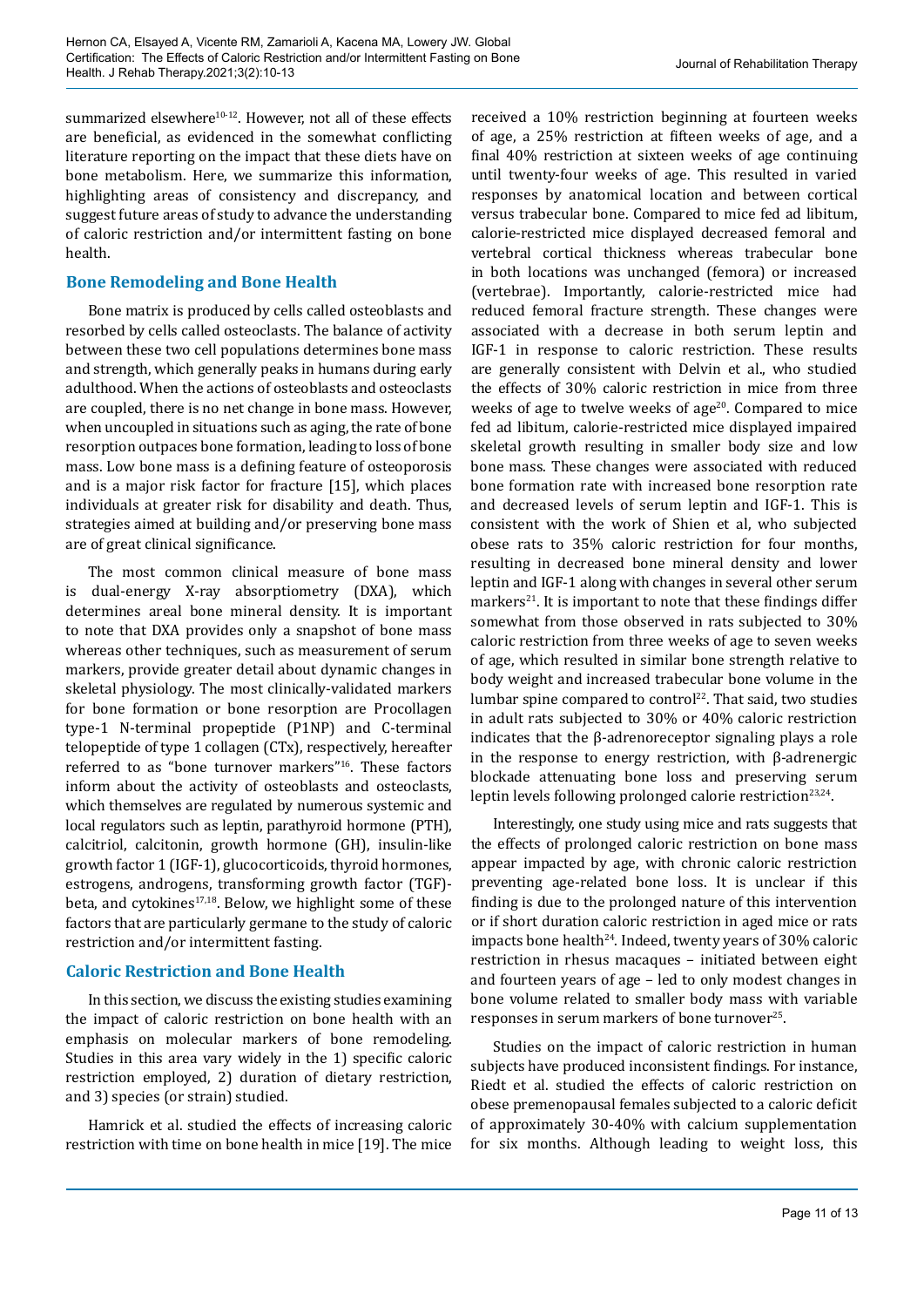intervention did not impact bone mineral density or serum bone turnover markers<sup>26</sup>. This is generally consistent with a study involving 25% caloric restriction in overweight individuals that showed no change in bone mineral density, though this study reported changes in certain bone turnover markers<sup>27</sup>. In contrast, Villareal et al. reported that prolonged 35% caloric restriction for an average of 6.8  $\pm$ 5.2 years leads to reduced bone mineral density<sup>28</sup>. Notably, individuals on a high protein diet plus caloric restriction experience less bone loss than caloric restriction alone<sup>29</sup>. suggesting that the amount of bone loss during caloric restriction may be mitigated by specifically increasing protein intake.

## **Intermittent Fasting and Bone Health**

In this section, we discuss the relatively limited data examining the impact of intermittent fasting on bone health. As with caloric restriction, studies vary with regard to the duration and/or pattern of fasting, which creates difficulty in drawing generalizable conclusions. For instance, Clayton et al. examined how fasting for twenty-four hours affects bone turnover markers in humans during the re-feeding period and found no impact on bone turnover markers between fasting and control subjects<sup>30</sup>. This is generally consistent with Barnosky et al. in which they compared six months of alternate-day fasting compared to caloric restriction on bone metabolism in obese adults. The intermittent fasting group was subjected to alternate-day fasting where the participants received 25% calories one day followed by 125% the next. The calorie-restricted group had a 35% energy restriction. Bone mineral density and bone turnover markers were unchanged in either group compared to individuals on the control diet $31$ . In contrast, Bahijri et al. examined the effects of intermittent fasting on bone markers during the Muslim holiday of Ramadan in which observers fast from sunrise until sunset and found decreased evening PTH levels after two weeks of IF. This study did not include an assessment of bone mineral density and it is unclear if this effect is due to caloric restriction, sleep disturbance, or other factors such as alteration in mineral intake with evening serum calcium significantly higher during Ramadan<sup>32</sup>.

## **Limitations and need for Future Research**

The focus of this mini-review was to examine the available data regarding the impact of caloric restriction and/or intermittent fasting on bone health. Significant discrepancies exist within this literature, especially with regard to the length of intervention, degree of restriction, etc. A relatively small sample size is an additional limitation, particularly for the human subject trials. This underscores the need for future work to replicate previous study designs and provide independent corroboration of findings in diverse patient populations. That said, it is

generally consistent across species and multiple studies that caloric restriction negatively influences bone mass; at present, it appears that intermittent fasting may not. It is important to note, however, that bone mass is only one aspect of fracture risk and measurements of fracture rate, bone strength, and bone quality are generally lacking in the studies detailed here. This presents a significant gap in our current knowledge about the long-term impact of caloric restriction and/or intermittent fasting on bone health. Furthermore, we are unaware of any published data about the impact of these diets on fracture healing itself, which is clinically significant since individuals practicing caloric restriction and/or intermittent fasting may experience fracture related to trauma or fragility. Future study is required to address this important limitation of the current literature.

## **Methods**

A search of PubMed was conducted with the phrases "intermittent fasting and bone," "intermittent fasting and skeleton not bone," "caloric restriction and bone," and "caloric restriction and skeleton not bone," resulting in 285 articles. These articles were screened by CH and AE for relevance to the topic, eliminating 186 publications. The remaining 99 were screened for inclusion in the article based on meeting both of the following criteria: 1) the intervention(s) involved intermittent fasting and/ or caloric restrictions and 2) the outcome measures were bone mineral density and/or bone turnover markers. This resulted in the inclusion of the thirteen articles referenced in the above sections "Caloric restriction and bone health" and "Intermittent fasting and bone health."

#### **Acknowledgements**

Intramural funds for the publication of this work were provided to JWL by Marian University.

#### **Conflict of Interest**

The authors declare no conflicts of interest.

#### **References**

- 1. Scaturro D, Vitagliani F, Terrana P, Tomasello S, Camarda L, Letizia Mauro G: Does the association of therapeutic exercise and supplementation with sucrosomial magnesium improve posture and balance and prevent the risk of new falls? Aging Clin Exp Res 2021.
- 2. Capozzi A, Scambia G, Lello S: Calcium, vitamin D, vitamin K2, and magnesium supplementation and skeletal health. Maturitas 2020, 140: 55-63.
- 3. Bielemann RM, Martinez-Mesa J, Gigante DP: Physical activity during life course and bone mass: a systematic review of methods and findings from cohort studies with young adults. BMC Musculoskelet Disord 2013, 14:77.
- 4. Tenforde AS, Sayres LC, Sainani KL, Fredericson M: Evaluating the relationship of calcium and vitamin D in the prevention of stress fracture injuries in the young athlete: a review of the literature. PM R 2010, 2(10): 945-949.